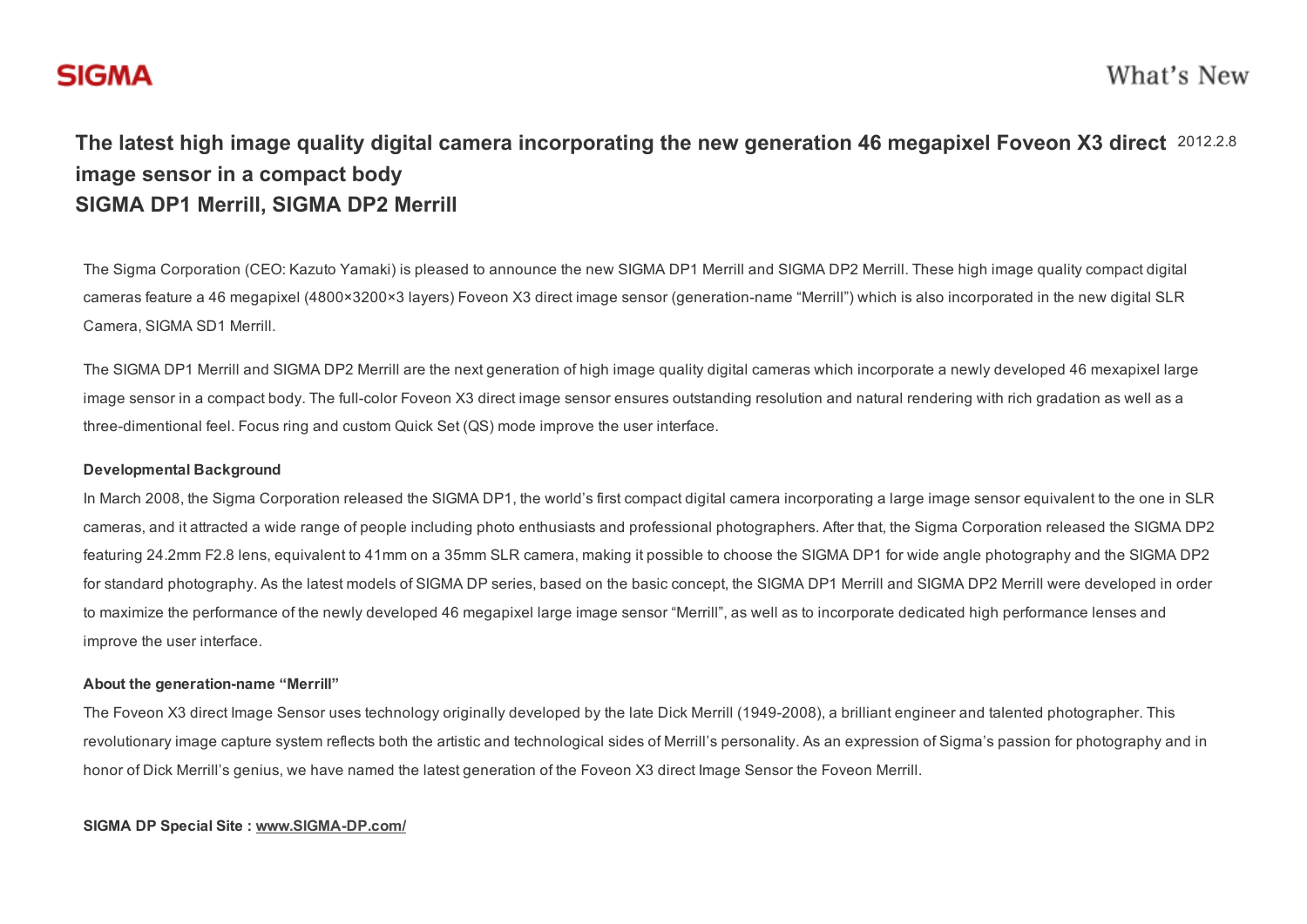

SIGMA DP1 Merrill, SIGMA DP2 Merrill

## SIGMA DP Merrill series Product Summary SIGMA DP Merrill : Major Specifications

## [SIGMA DP Merrill series Product Summary]

## 46 megapixel. 23.5×15.7mm Full-color Foveon X3 Merrill sensor

The 23.5×15.7mm full-color Foveon X3 direct image sensor (Generation name "Merrill"), featured in the SIGMA DP Merrill series, incorporates 46 effective megapixels (4,800×3,200×3 layers) and 44 recording megapixels (4,704×3,136×3 layers). The Foveon X3 direct image sensor captures all primary RGB colors at each and every pixel location with 3 layers, ensuring the capture of full and complete color. Since color moiré is not generated, the use of a lowpass filter is not required, meaning light and color, are captured by the 46 megapixel  $23.5 \times 15.7$  mm full-color X3 Merrill sensor with a three-dimentional feel.

## Dual TRUE II image processing engine

The SIGMA DP Merrill series incorporate a dual "TRUE (Threelayer Responsive Ultimate Engine) II" image processing engine dedicated to Foveon X3 direct image snsor, and it improves the processing speed and overall quality of the final image. By incorporating two TRUE II processors, Sigma's unique image-processing algorithm provides high resolution power and reproduces high definition images with richly graduated tones as well as a three-dimentional feel.

## Exclusively designed high performance lenses

The exclusively designed lenses for the SIGMA DP Merill series are developed to maximize the sensor performance. For the SIGMA DP1 Merrill, a 19mm F2.8 lens, equivalent to 28mm on a 35mm SLR camera, and for SIGMA DP2 Merrill, a 30mm F2.8 lens, equivalent to 45mm on a 35mm SLR camera. FLD ("F" Low Dispersion), which has a performance equal to fluorite glass, and molded glass aspherical lenses correct aberrations. The superior telecentric optical design improves image quality throughout the frame by passing on information about subjects to the sensor. The Super Multi Layer Coating reduces flare and ghosting, which makes it usable even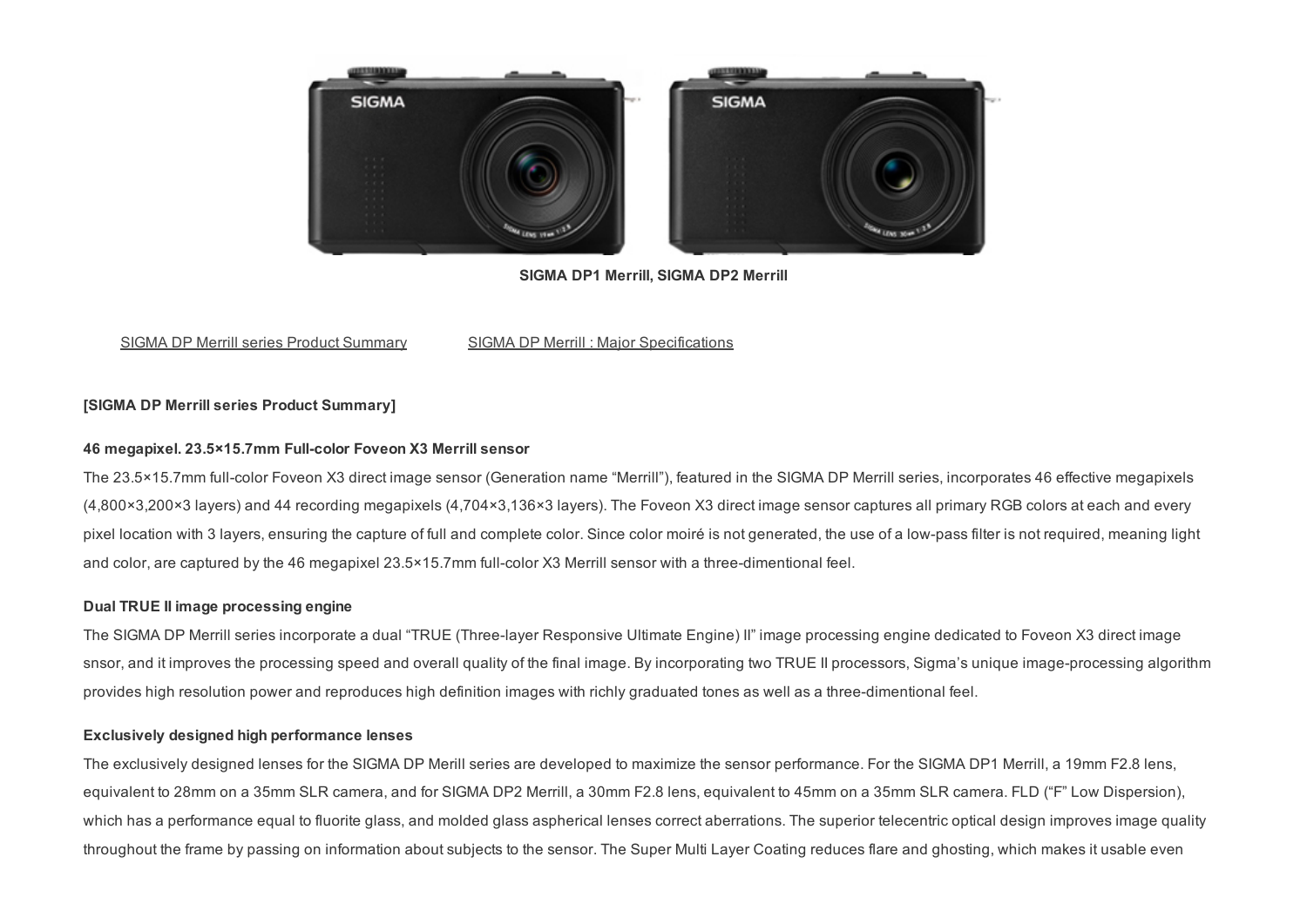under severe conditions such as taking photos against or towards the sun.

#### RAW+JPEG format recording

The SIGMA DP Merrill series obtain a RAW data recording mode for retaining full image capture detail of the utmost quality captured through the direct image sensor, plus a JPEG recording format for convenience. The RAW data format provides pure data for high-resolution images, and uses lossless compression for more compact, yet uncompromised, data files. The RAW data format of the DP Merrill series keep brightness and color data in a 1:1 ratio without relying on interpolation. When the image is processes in SIGMA Photo Pro, it will preserve the balance of the natural data for the best photos with the best image quality. It is also possible to record RAW data and JPEG data simultaneously to provide more convenience.

#### SIGMA Photo Pro (supplied)

The supplied image processing software, "SIGMA Photo Pro", converts RAW data quickly and easily. It renders the full, 46 megapixel data. While looking at photographed images, it is possible to reder desired photographic expression by moving the slider from side to side. It incorporates functions such as a loupe, exposure pickr, print, JPEG conversion, and batch white balance settings.

#### Manual Focus

Manual Focus is available for use when autofocus or focus lock is not desired. It is possible to use the focus ring for focusing just like an SLR camera. It is also possible to magnify the display to ensure precise focusing.

#### Advanced User Interface

The custom quick set menu and the metalic comand dial are incorporated to improve usability. The diaphragm, shutter speed and menu can be changed quickly using the comand dial. The Quick Set (QS) menu which consists of the most commonly used functions can be easily displayed by pressing the QS button. It allows photographers to change the menu content and the order depending on their preferences.

#### Portable compact and lightweight body

The DP Merrill series have compact dimensions of 121.5mm (W) ×66.7mm (H) × 64.3mm (D), and lightweight of 340g (DP1 Merrill), 121.5mm (W) ×66.7mm (H) × 59.2mm (D), 330g (DP2 Merrill). Supplied neck strap provides perfect mobility for candid photography.

#### SD card

The DP Merrill series adopt the SD Card (SDHC compatible) which is compact and easy to carry.

#### Large, highly visible 3.0" TFT color LCD Monitor

The DP Merrill series feature a 3.0 inch TFT color monitor which ensures a great visibility even outside in the daytime. This approximately 920,000 pixel resolution LCD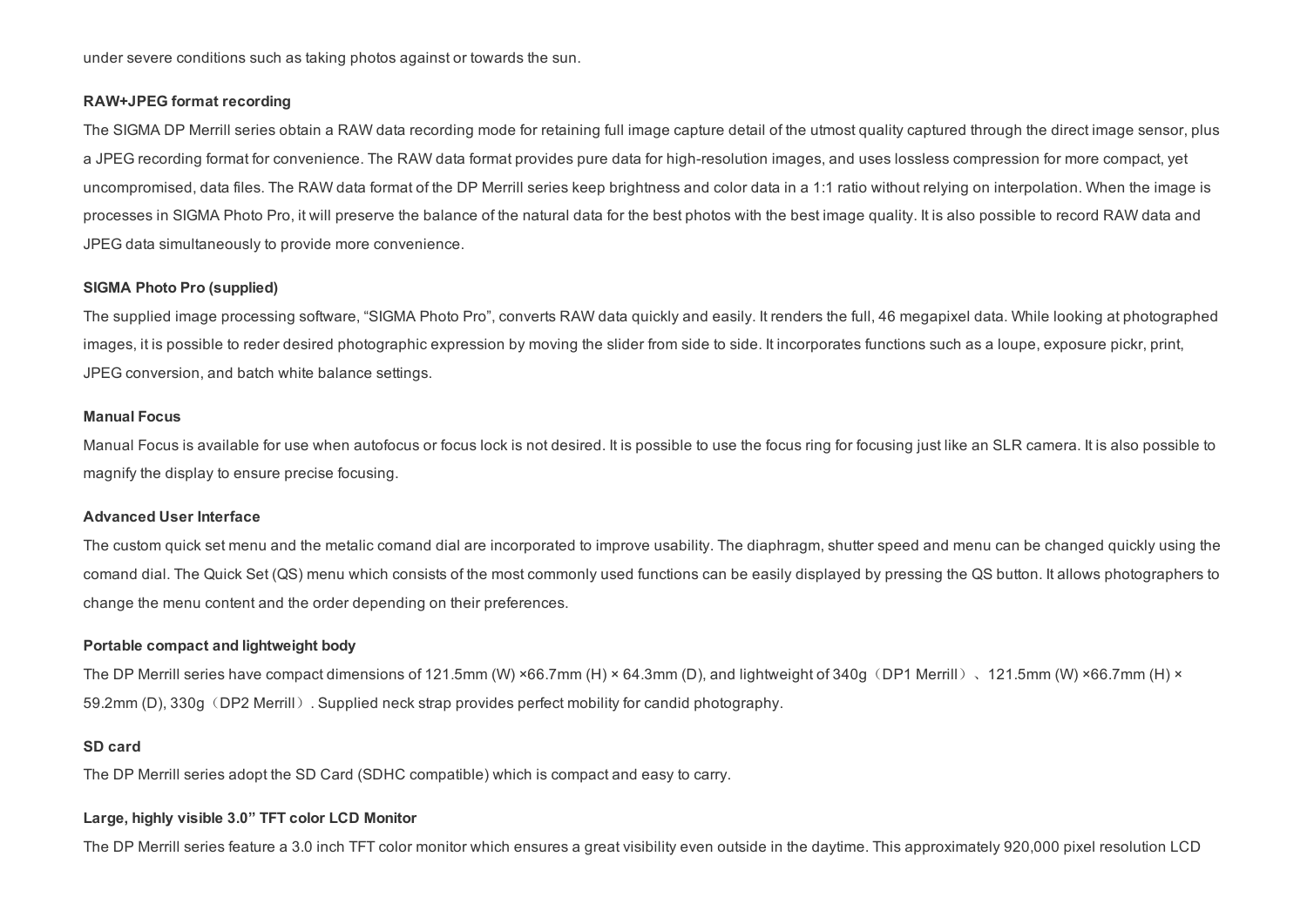monitor benefits from a wide viewing angle, making it easy to capture detailes and to check focusing and composition.

## Hot Shoe

The DP Merrill series cameras are equipped with a hot shoe, allowing use of the dedicated external flashgun EF-140 DG (optional) as well as SIGMA electronic flashguns for SD series such as EF-610 DG Super (optional) and EF-610 DG ST (optional).

## Dedicated lens hood

The dedicated bayonet lens hood can be attached to block out extraneous light.

\* A hood adapter is sold separately

## Movie Mode

Movies can be recorded with VGA (640×480) size. The number of shooting frames per second is 30 frames.

## SIGMA DP Merrill series Product Summary SIGMA DP Merrill : Major Specifications

## SIGMA DP Merrill : Major Specifications

| Image Sensor                              | Foveon X3® direct image sensor (CMOS) |                        |  |
|-------------------------------------------|---------------------------------------|------------------------|--|
| Image Size                                | 23.5×15.7mm                           |                        |  |
| Number of Pixels                          | Total Pixels: 48MP                    |                        |  |
|                                           | Effective Pixels: 46MP(4,800×3,200×3) |                        |  |
| <b>Aspect Ratio</b>                       | 3:2                                   |                        |  |
|                                           | <b>DP1 Merrill</b>                    | <b>DP2 Merrill</b>     |  |
| Focal Length                              | 19 <sub>mm</sub>                      | 30 <sub>mm</sub>       |  |
| 35mm Equivalent Focal Format Approx. 28mm |                                       | Approx. 45mm           |  |
| <b>Maximum Aperture</b>                   | F <sub>2.8</sub>                      | F <sub>2.8</sub>       |  |
| Number of Diaphragm Blades                | 9 Blades                              | 9 Blades               |  |
| Lens Construction                         | 9 Elements in 8 Groups                | 8 Elements in 6 Groups |  |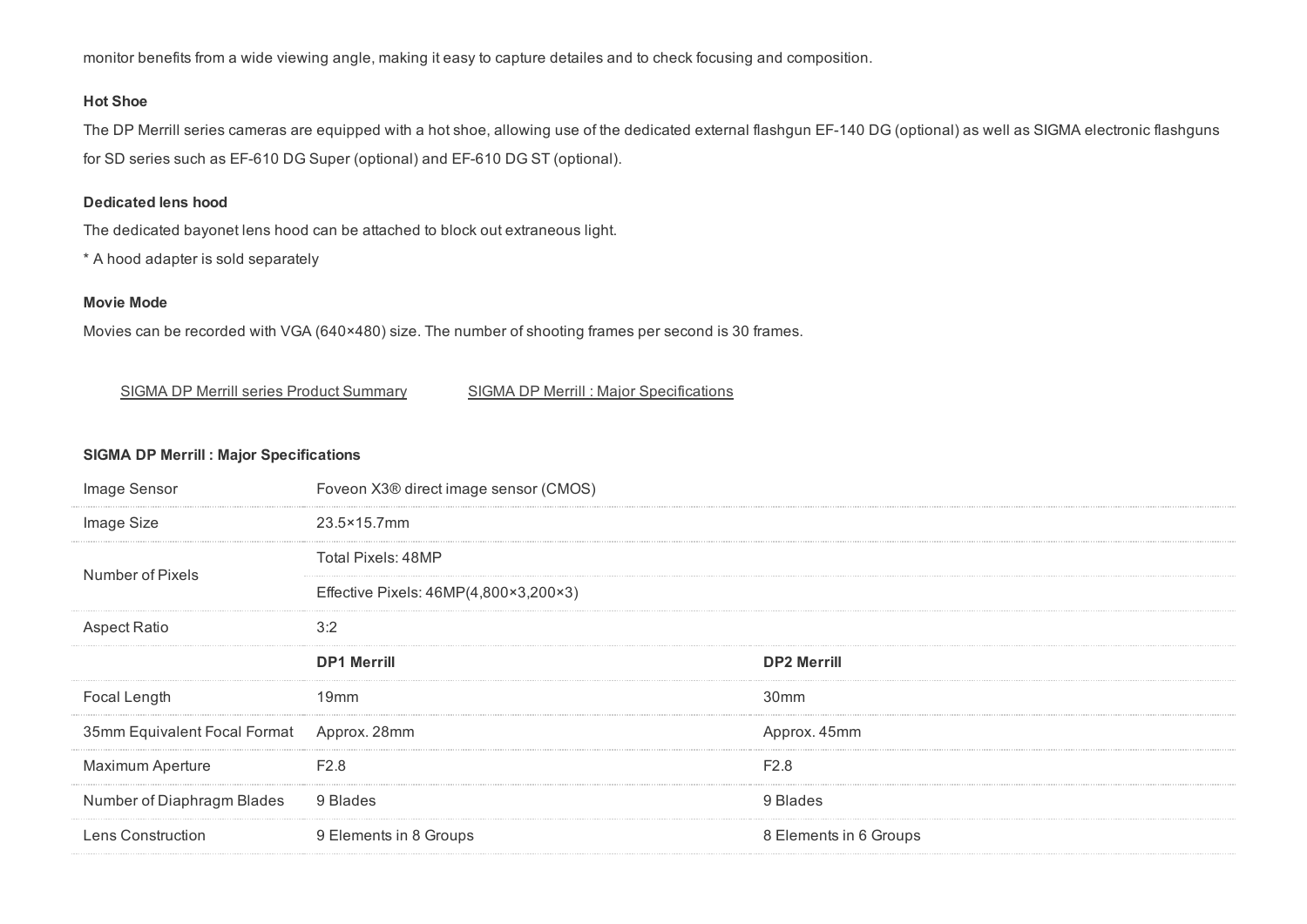| Minimum Focusing Distance         | 20cm                                                                                                                                                       |                                                  |              | 28cm                         |  |
|-----------------------------------|------------------------------------------------------------------------------------------------------------------------------------------------------------|--------------------------------------------------|--------------|------------------------------|--|
| Maximum Magnification<br>Shooting | 1:8.4                                                                                                                                                      |                                                  |              | 1:7.6                        |  |
| Storage Media                     |                                                                                                                                                            | SD Card / Compatible with SDHC, Multi Media Card |              |                              |  |
| <b>Recording Mode</b>             | Lossless compression RAW data (12-bit, High, Medium, Low), JPEG (High, Medium, Low), RAW+JPEG, Movie (motion jpeg), Voice<br>memo to still images (10sec.) |                                                  |              |                              |  |
| File Size / Still                 | <b>RAW</b>                                                                                                                                                 | High                                             |              | 4,704×3,136×3 (Approx. 45MB) |  |
|                                   |                                                                                                                                                            | Medium                                           |              | 3,264×2,176×3 (Approx. 24MB) |  |
|                                   |                                                                                                                                                            | Low                                              |              | 2,336×1,568×3 (Approx. 12MB) |  |
|                                   | <b>JPEG</b>                                                                                                                                                | High                                             | Fine         | 4,704×3,136 (Approx. 10MB)   |  |
|                                   |                                                                                                                                                            |                                                  | Normal       | 4,704×3,136 (Approx. 5.6MB)  |  |
|                                   |                                                                                                                                                            |                                                  | <b>Basic</b> | 4,704×3,136 (Approx. 4.2MB)  |  |
|                                   |                                                                                                                                                            | Medium                                           | Fine         | 3,264×2,176 (Approx. 5MB)    |  |
|                                   |                                                                                                                                                            |                                                  | Normal       | 3,264×2,176 (Approx. 2.7MB)  |  |
|                                   |                                                                                                                                                            |                                                  | <b>Basic</b> | 3,264×2,176 (Approx. 2MB)    |  |
|                                   |                                                                                                                                                            | Low                                              | Fine         | 2,336×1,568 (Approx. 2.5MB)  |  |
|                                   |                                                                                                                                                            |                                                  | Normal       | 2,336×1,568 (Approx. 1.4MB)  |  |
|                                   |                                                                                                                                                            |                                                  | <b>Basic</b> | 2,336×1,568 (Approx. 1MB)    |  |
| File Size / Movie                 | VGA:640×480 (30Frames Per Second)                                                                                                                          |                                                  |              |                              |  |
| <b>White Balance</b>              | 8 types (Auto, Daylight, Shade, Overcast, Incandescent, Fluorescent, Flash, Custom)                                                                        |                                                  |              |                              |  |
| Color Mode                        | 7 types (Standard, Vivid, Neutral, Portrait, Landscape, B&W, Sepia)                                                                                        |                                                  |              |                              |  |
| Auto Focus Type                   | <b>Contrast Detection Type</b>                                                                                                                             |                                                  |              |                              |  |
| AF Point                          | 9-Points                                                                                                                                                   |                                                  |              |                              |  |
| <b>AF Point Selection</b>         | Automatic selection, Manual Selection                                                                                                                      |                                                  |              |                              |  |